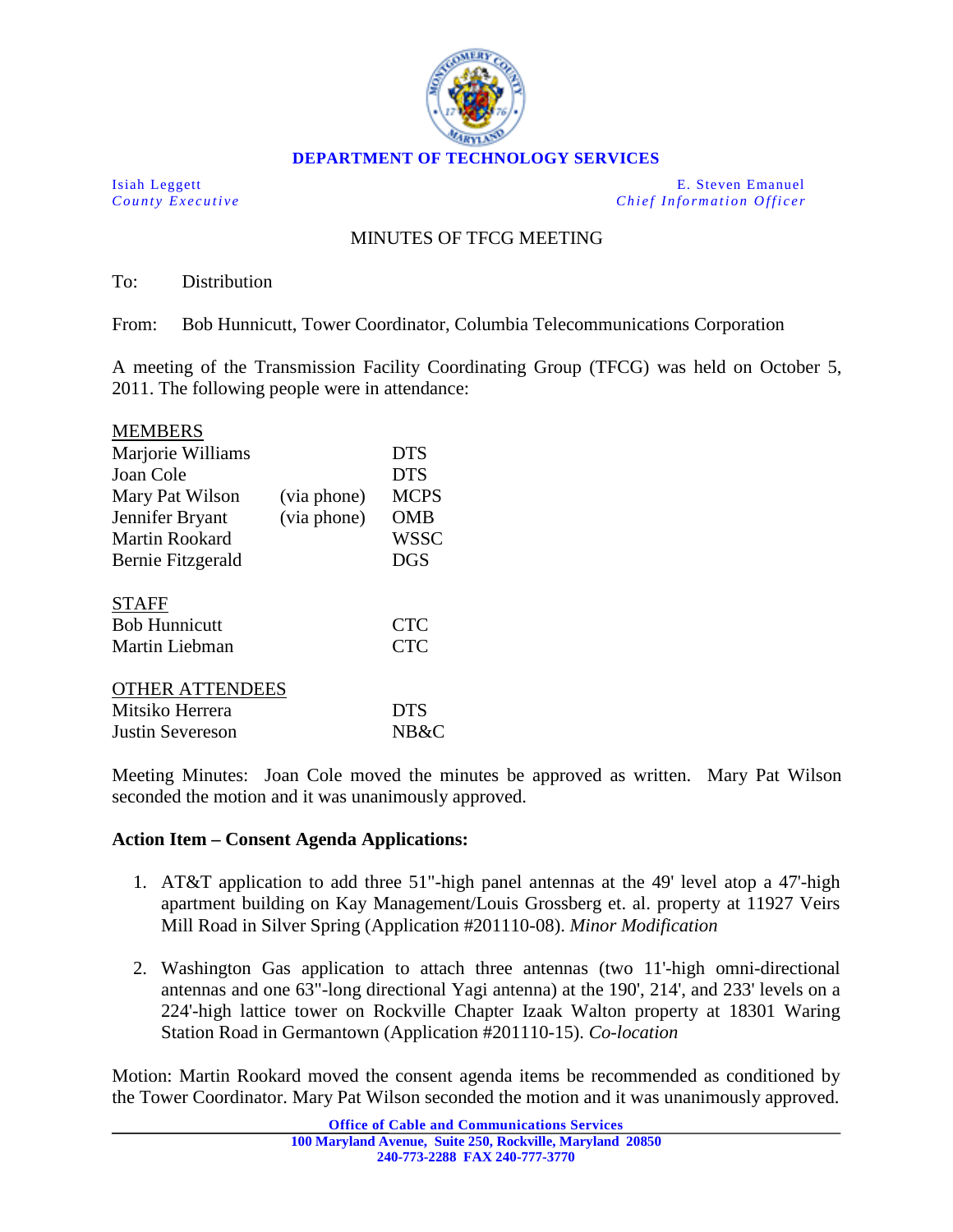Minutes of TFCG Meeting Held October 5, 2011 Page 2 of 5

## **Regular Agenda**

- 3. Sprint application to replace six antennas with six 72"-high panel antennas at the 129', 126', and 125' levels atop a 125'-high apartment building on Grady Properties/Renaissance Plaza, LLC property at 14000 Castle Blvd in Silver Spring (Application #201109-05). *Minor Modification Conditioned\**
- 4. Sprint application to replace six antennas with six 72"-high panel antennas at the 55' level atop a 50'-high office building on Semmes Building, LLC property at 10220 River Road in Potomac (Application #201109-13). *Minor Modification Conditioned\**
- 5. Sprint application to replace three antennas with six 72"-high panel antennas at the 190' level on a 193'-high monopole on Rudell Beall and Sons, Inc property at 13201 Lewisdale Road in Clarksburg (Application #201109-20). *Minor Modification Conditioned on submission of a structural report at the time of permitting, with a copy to the Tower Coordinator, which states that the addition of Sprint's antennas can be safely made considering the AT&T modifications as well, and that the final plans are the same as described on this application and are low-profile antennas per the Special Exception (S-2495)\**
- 6. AT&T application to add three panel antennas, two 51"-high and one 72"-high, at the 150' level on a 200'-high lattice tower on Montgomery County property at 19200 Jerusalem Road in Poolesville (Application #201109-27). *Minor Modification Conditioned on providing, at time of permitting, written approval from the County to make the changes and submission of a structural analysis report which states that the changes can be safely made.*
- 7. Sprint application to replace six antennas with six 72"-high panel antennas at the 135' level on a 150'-high monopole on Montgomery County property at 12100 Darnestown Road in Gaithersburg (Application #201110-01). *Minor Modification Conditioned on providing, at time of permitting, written approval from the County to make the changes and submission of a structural analysis report which states that the changes can be safely made.\**
- 8. Sprint application to replace six antennas with six 72"-high panel antennas at the 186' level atop a 150'-high office building on Democracy Associates property at 6903 Rockledge Drive in Bethesda (Application #201110-02). *Minor Modification Conditioned\**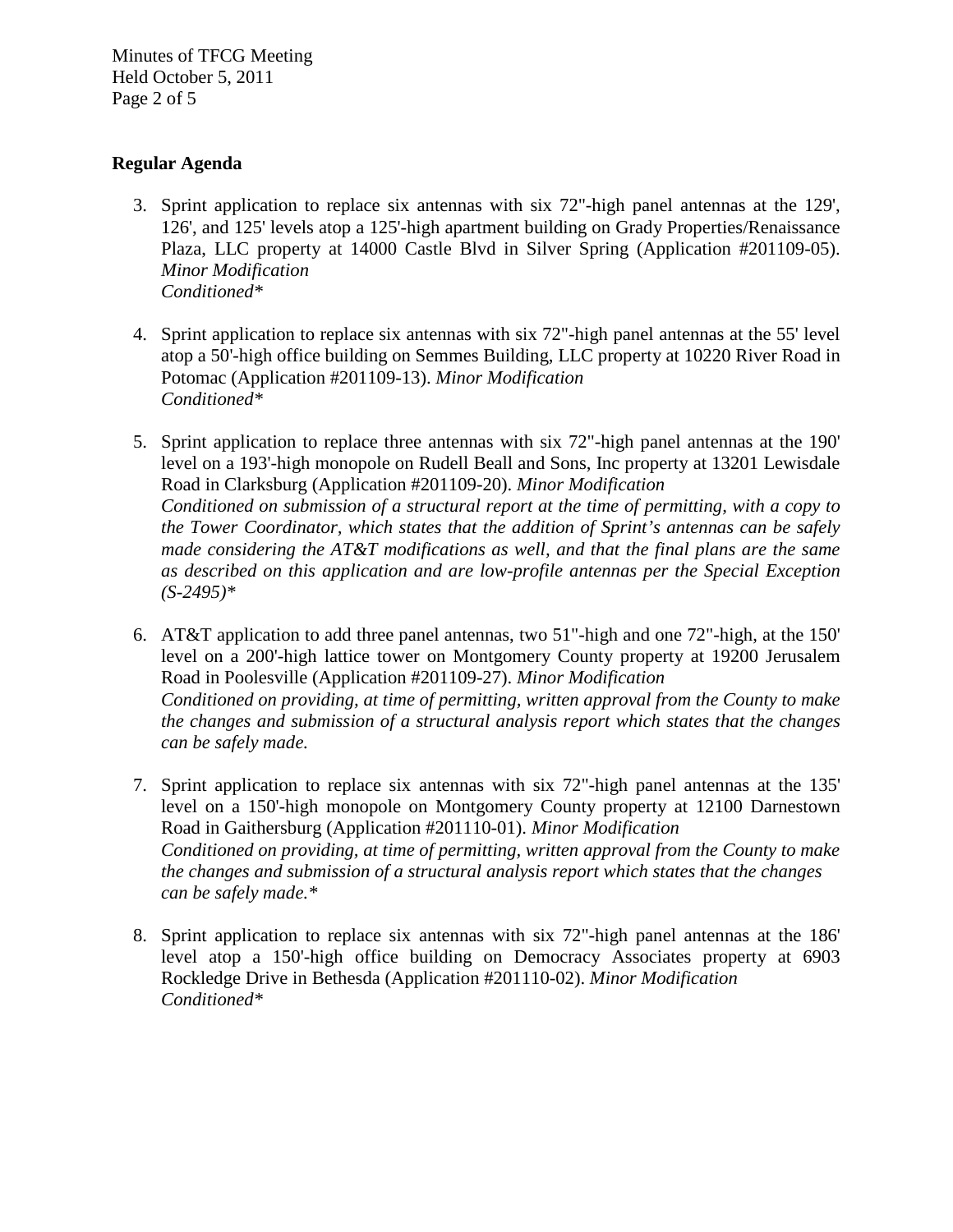Minutes of TFCG Meeting Held October 5, 2011 Page 3 of 5

- 9. Sprint application to replace five antennas with six 72"-high panel antennas at the 148' and 161' levels atop a 158'-high apartment building on Park Ritchie Apts JNT VNTR c/o Southern Management Corp. property at 7600 Maple Avenue in Takoma Park (Application #201110-05). *Minor Modification Conditioned\**
- 10. Sprint application to replace three antennas with three 72"-high panel antennas at the 116' level on a 120'-high monopole on Goshen United Methodist Church property at 7700 Brink Road in Gaithersburg (Application #201110-06). *Minor Modification Conditioned\**
- 11. Sprint application to replace three antennas with six 72"-high panel antennas at the 128' level on a 190'-high monopole on Gates of Heaven Cemetery, Inc. property at 13801 Georgia Avenue in Silver Spring (Application #201110-07). *Minor Modification Conditioned\**
- 12. Sprint application to replace six antennas with six 72'-high panel antennas at the 76' level on a 125'-high monopole on Rinaldi property at 15700 Georgia Avenue in Olney (Application #201110-09). *Minor Modification Conditioned\**
- 13. Sprint application to replace four antennas with two 72"-high panel antennas at the 186' level on a 195'-high lattice tower on Ferguson property at 14825 Comus Road in Clarksburg (Application #201110-10). *Minor Modification Conditioned\**
- 14. Sprint application to replace three antennas with six 72"-high panel antennas at the 223' level on a 226'-high lattice tower on Rockville Chapter Izaak Walton League property at 18301 Waring Station Road in Germantown (Application #201110-11). *Minor Modification*

*Conditioned on submission of a structural analysis report that also considers the Washington Gas antennas, and which states that the antennas can be safely be attached to this tower. Provide a copy to the Tower Coordinator.\**

- 15. Sprint application to replace six antennas with six 72"-high panel antennas at the 235' level on a 250'-high lattice tower on Montgomery County property at 26149 Ridge Road in Damascus (Application #201110-12). *Minor Modification Conditioned on providing, at time of permitting, written approval from the County to make the changes and submission of a structural analysis report which states that the changes can be safely made.\**
- 16. Sprint application to replace six antennas with six 72"-high panel antennas at the 140' level on a 140'-high monopole on Linthicum property at 13100 West Old Baltimore Road in Boyds (Application #201110-13). *Minor Modification Conditioned on submitting a structural analysis report at the time of permitting with a copy to the Tower Coordinator which states that these changes can be safely made.\**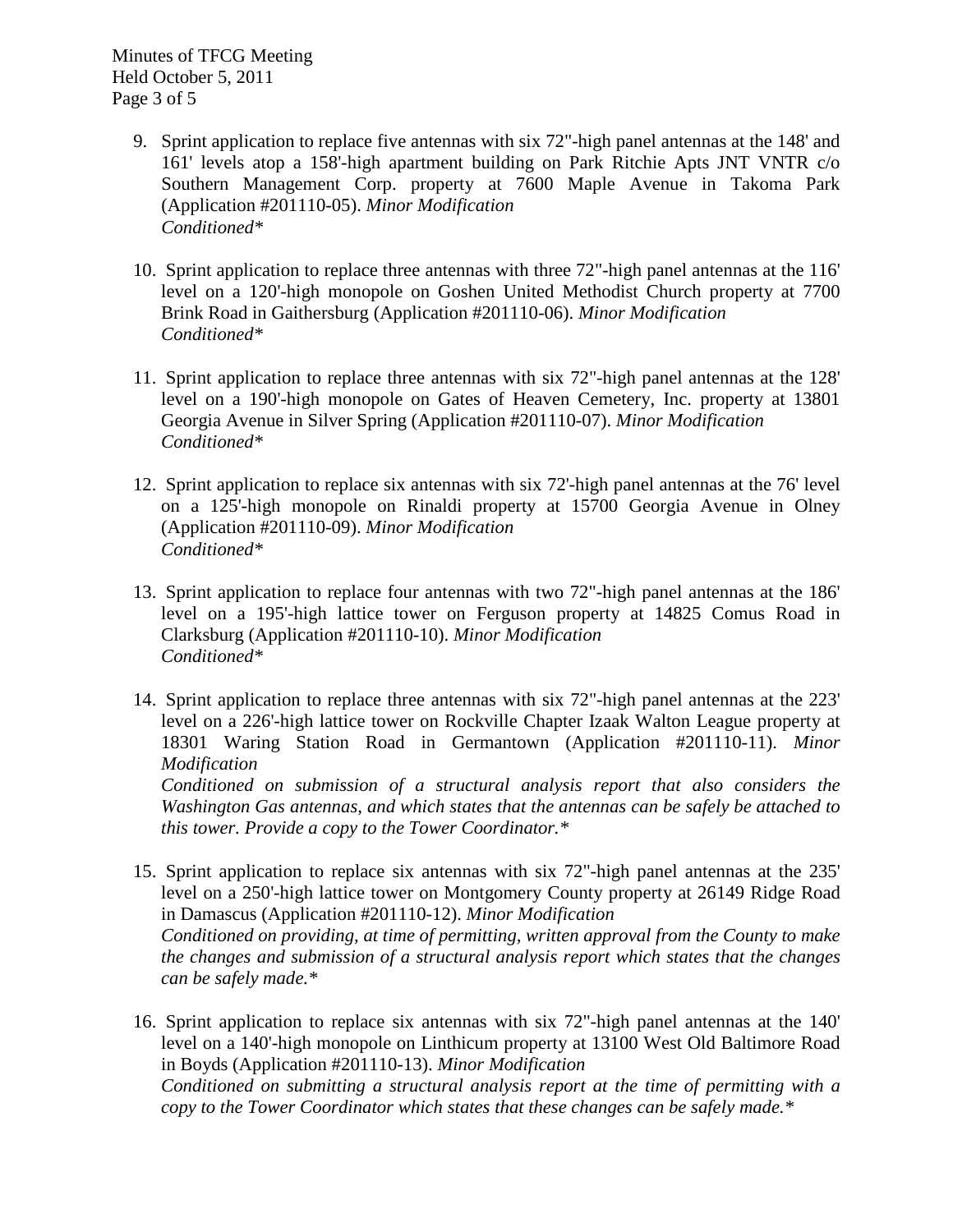- 17. Sprint application to replace six antennas with six 72"-high panel antennas at the 150' level on a160'-high monopole on MDOT/State Highway Administration property at I-495 and Connecticut Avenue in Kensington (Application #201110-14). *Minor Modification Conditioned\**
- 18. Sprint application to replace six antennas with six 72"-high panel antennas at the 35' level on a 38'-high water tank on WSSC property at 24213 Ridge Road in Damascus (Application #201110-17). *Minor Modification Conditioned on providing DPS documentation of a legal right from WSSC to attach antennas at the time of permitting.\**
- 19. AT&T application to replace three antennas with three 72'-high panel antennas at the 160' level on a 199'-high monopole on Rudell Beall and Sons, Inc property at 13201 Lewisdale Road in Clarksburg (Application #201110-18). *Minor Modification Conditioned on submission of a structural report at the time of permitting, with a copy to the Tower Coordinator, which states that the addition of AT&T's antennas can be safely made considering the Sprint modifications as well, and that the antennas are low-profile per the Special Exception (S-2495).*
- 20. Sprint application to replace six antennas with three 72"-high panel antennas at the 130' level on a 136'-high transmission tower on PEPCO property at 14800 Schaeffer Road in Germantown (Application #201111-02). *Minor Modification Conditioned\**
- 21. Sprint application to replace six antennas with six 72"-high panel antennas at the 167' and 177' levels of a 180'-high apartment building on Parkside Plaza Condominium Association property at 9039 Sligo Creek Parkway in Silver Spring (Application #201111-03). *Minor Modification Conditioned\**
- 22. Sprint application to replace three antennas with six 72"-high panel antennas at the 210' level of a 250'-high tower on Montgomery County property at 20200 Observation Drive in Germantown (Application #201111-04). *Minor Modification Conditioned\**

*\* These applications list frequencies presently authorized by the FCC for LightSquared's use to be operated from Sprint's antennas. Sprint has entered into an agreement to host LightSquared's*  network on its system and to use frequencies assigned to LightSquared. The Federal *Communications Commission (FCC) has issued a Public Notice prohibiting LightSquared from commencing operations on its assigned frequencies until the FCC, in consultation with the National Telecommunications and Information Administration (NTIA), finds that Global Positioning System (GPS) interference concerns have been satisfactorily resolved. Consequently, we condition our recommendation on approval from the FCC for use and activation of service for those frequencies and assignment of those frequencies by LightSquared to Sprint.*